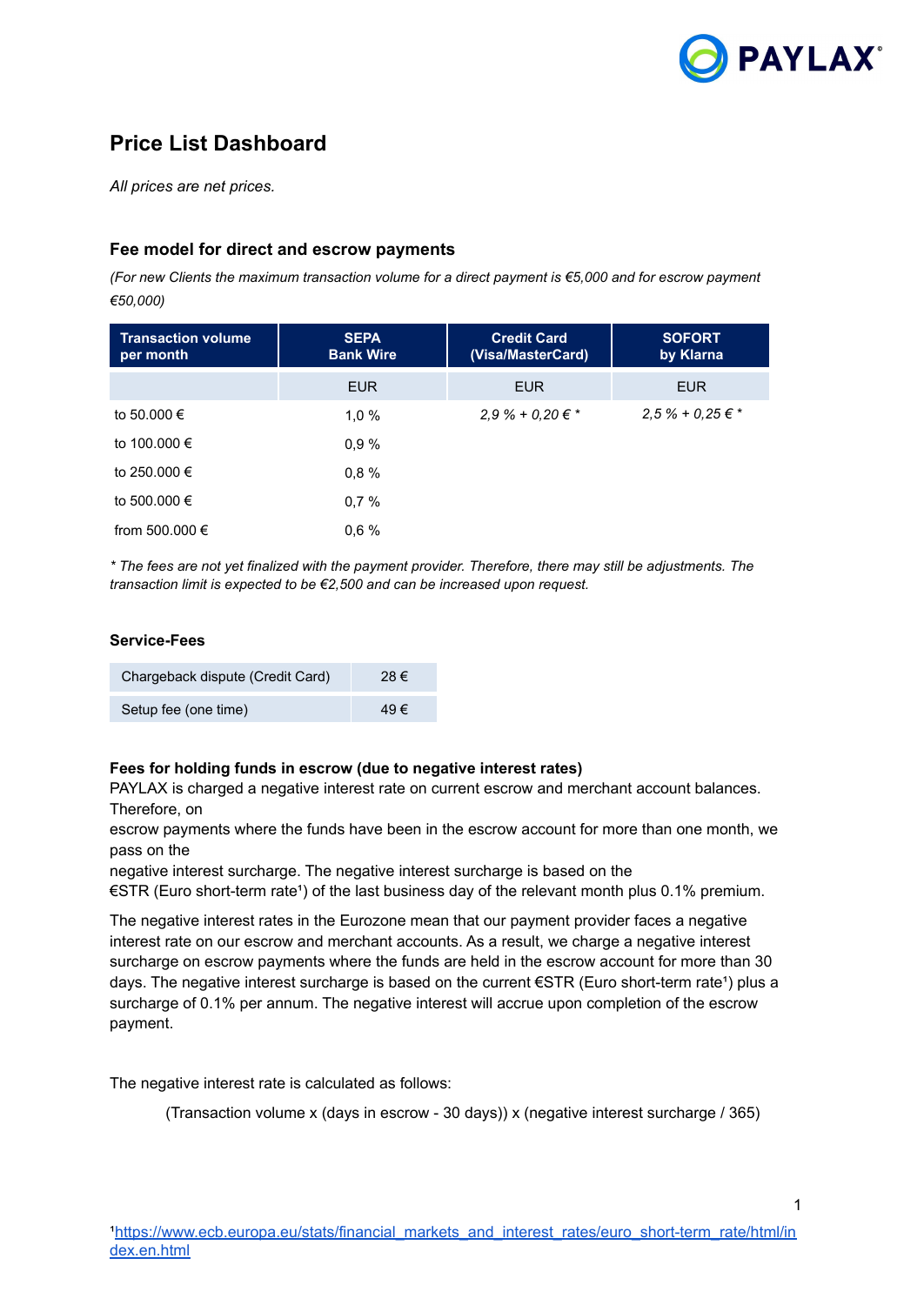

2

The negative interest will be deducted together with the transaction fees when the escrow payment is released. In case of a refund you will receive a separate invoice for the fees and the negative interest.

--------------------------------------------------------------------------------------------------------

#### **Example**

The escrow payment has a transaction volume of 3.000 €. The funds were in the escrow account for a total of 58 days. The €STR at release of funds is -0.581%.

 $(3.000 \le x 28)$  x  $(0,00681 / 365) = 1,57 \in$ 

## **Important notice regarding the cooperation with PAYLAX and our payment service provider Online Payment Platform BV (OPP)**

- The maximum transaction volume for a direct payment is €5,000. Transactions with a higher volume must be processed as an escrow payment.
- The maximum transaction volume for an escrow payment is €50,000.